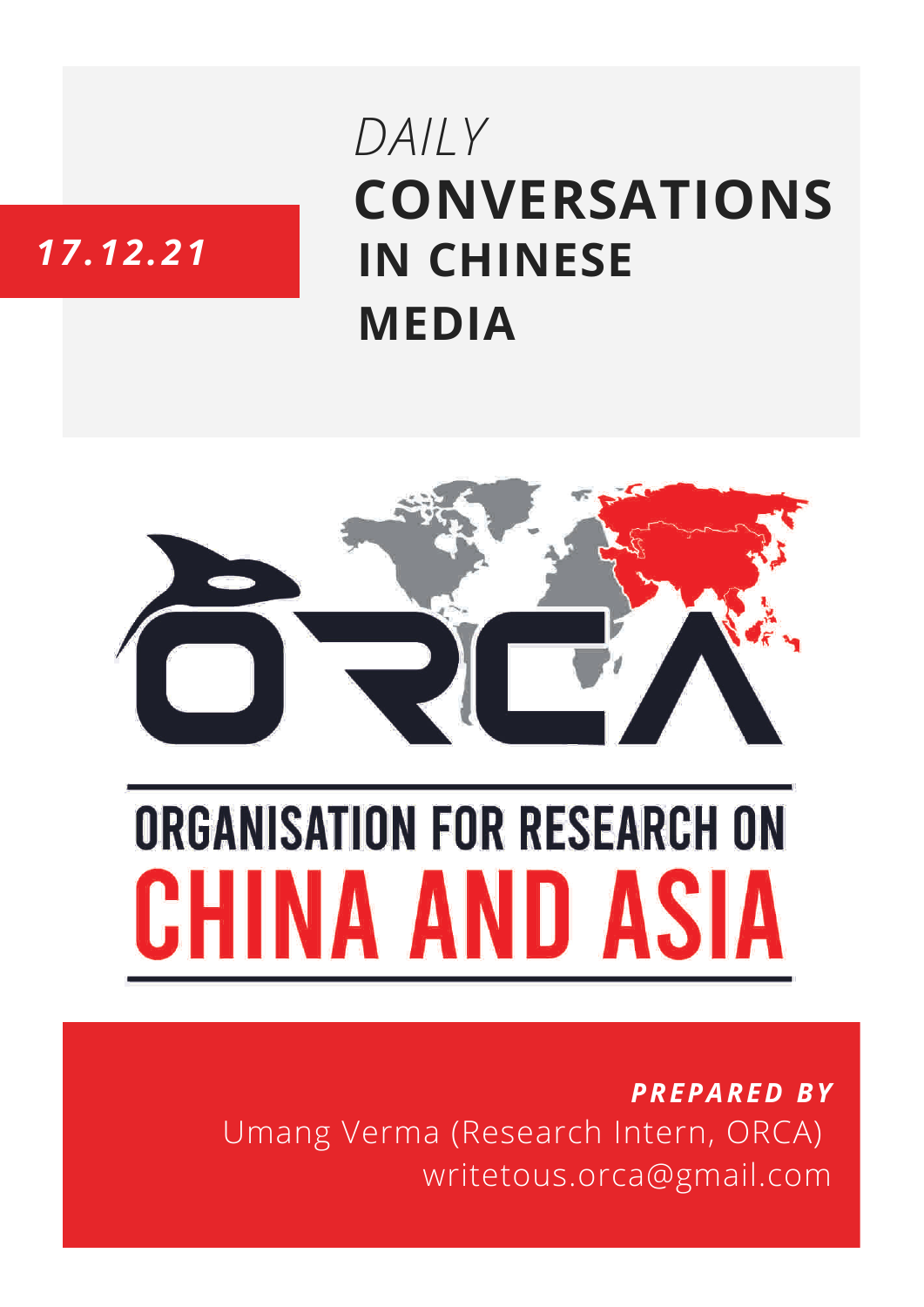#### **I. Social Media Chatter in China**

- **The sixth plenary session of the 19th central committee of the CPC continues to dominate Baidu hot search:** A [trending](https://baijiahao.baidu.com/s?id=1718274442366537709&wfr=spider&for=pc) report from Xinhua News Agency suggests that high-quality development has become common in CPC-led China. It glorifies the tremendous pace of reforms, innovation, and overall development in China. The report argues that Chinese people should 'work hard' to realize the dream of development. The online post carries interesting comments such as 'Unswervingly follow the party, adhere to the national policy, achieve common prosperity with economic construction as the center, and move towards a better future together.' Several other comments advocate blind worship of CCP. (See Image 1)
- **Celebrity divorce triggers [conspiracy](https://mbd.baidu.com/newspage/data/landingsuper?context=%7B%22nid%22%3A%22news_9092491816171155810%22%7D&n_type=1&p_from=4) theories:** Li Lianglei has issued a long article accusing her recently divorced husband celebrity Leehom Wang of various misconducts during their marriage. This [episode](https://baijiahao.baidu.com/s?id=1719451038841980951&wfr=spider&for=pc) has caused a severe dent in Wang's public image and brands named Infiniti, Shuang, Chow Tai Seng jewelry and others have terminated their contracts with Leehom Wang.
- **Tibetan activists' protests against Bejing Olympics by labeling it 'Genocide Games 2022':** Members of Students for a Free Tibet and the Tibetan Youth Association in Europe are [protesting](https://twitter.com/vtje_tyae/status/1469645874414370823) at the International Olympic Committee building in Lausanne. The activists argue International Olympics Committee (IOC) is colluding with Chinese Communist Party (CCP) in the organization of what they call 'Genocide Games 2022'. They have raised a red flag about CCP's human rights record and its clampdown on minorities and urged the international community to boycott the upcoming Beijing Olympics. These protests were the topic of hot discussion of netizens.

#### **II. News in China**

The [USA](https://www.thehindu.com/news/international/us-imposes-sanctions-against-china-over-abuse-of-uyghurs/article37972556.ece) has imposed new sanctions on various Chinese surveillance, biotech, and government firms supplying critical equipment in Xinjiang province. The latest sanctions are aimed at China's Academy of Military Medical Science and its 11 research center that leverage biotechnology for military purposes. Recently, the Senate has approved a bill barring all imports from China's Xinjiang region unless businesses can prove they were manufactured without forced labor. Meanwhile, [China](https://news.cgtn.com/news/2021-12-17/China-firmly-opposes-U-S-sanctions-against-Chinese-firms-164bBzt5Aic/index.html) has expressed strong dissatisfaction against such moves and has urged the USA to ratify its mistakes stating that China has made it clear that it will take necessary measures to safeguard the legitimate interest of Chinese institutions and enterprises.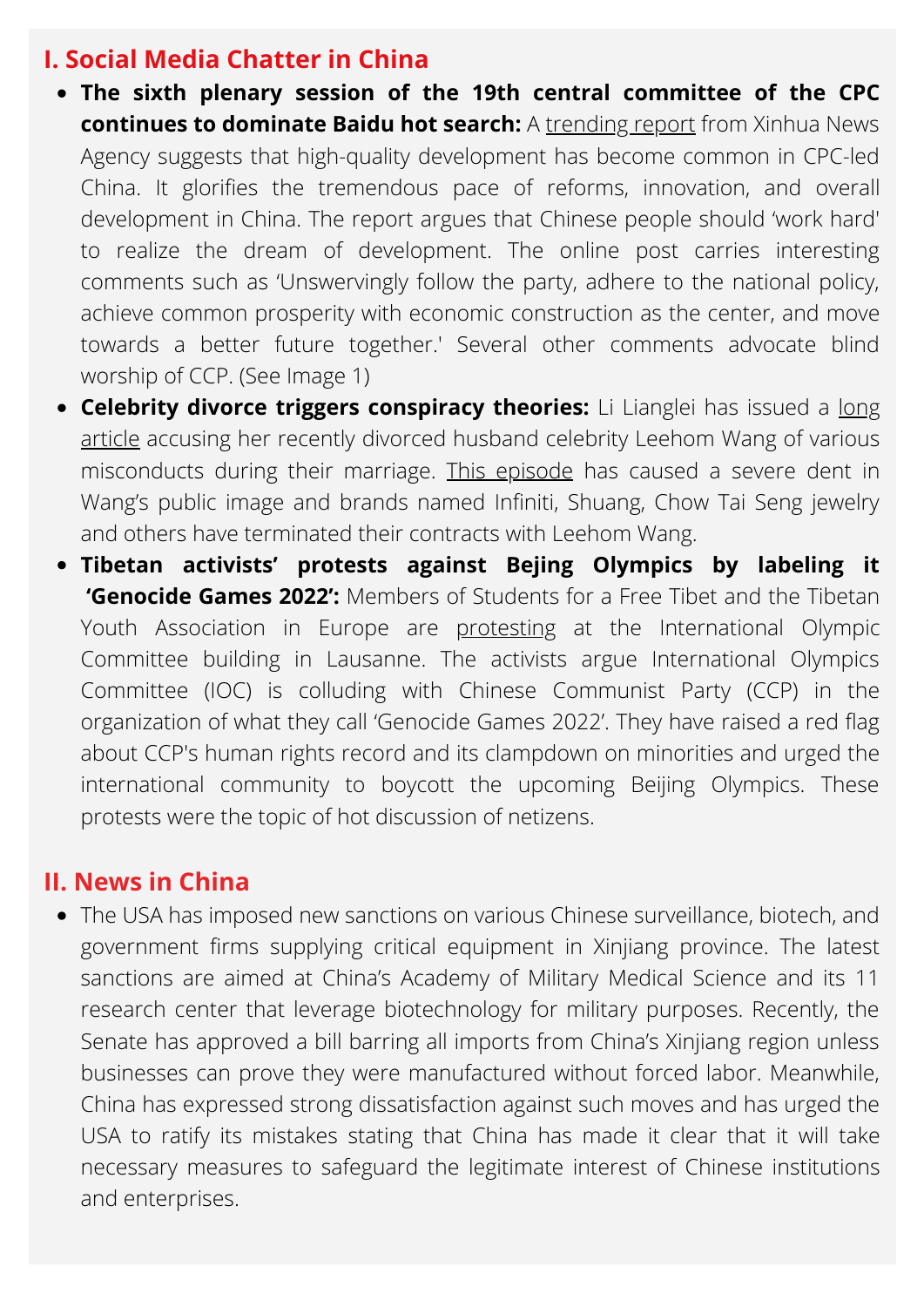- [Japanese](https://www.japantimes.co.jp/news/2021/12/17/national/japan-foreign-ministry-taiwan/) foreign ministry has announced the creation of a new post which will focus on East China Sea (ECS) and Taiwan-related issues. The post will be created in the foreign ministry's first China and Mongolia division in the next fiscal year. It will be headed by a senior official. The senior diplomat will focus on the Taiwan strait and maritime ties related to the disputed Senkaku Islands.
- A recent [Bloomberg](https://www.bloomberg.com/news/articles/2021-12-16/chinese-spies-accused-of-using-huawei-in-secret-australian-telecom-hack) News investigation has added weight to USA's claims that Chinese companies engage in faulty trade practices, they are opaque and share close ties with CCP. As per the report, in 2012, Australian intelligence officials had detected a complication intrusion into the country's telecommunication system. The intrusion began with a software update from Huawei that was loaded with malevolent code. The Australian intelligence officials shared this information with their US counterparts.

#### **III. India Watch**

The above-mentioned Bloomberg revelation on Huawei should raise red flags in New Delhi because two of India's biggest telecom carriers, Bharti Airtel and Vodafone-Idea rely significantly on Huawei gear. There is a shortage of sophisticated telecom gear in India and Huawei has a cost advantage over its European competitors such as Nokia and Ericsson. India did not outrightly ban Chinese firms like Huawei and ZTE but they were left out of the 5G trials. During these trials, Indian officials said 'we cannot prioritize economic gains if an investment poses national security risk'. In this context, India should be wary of Chinese technology in critical national security infrastructures. India should promote local technology companies and should collaborate with other countries. For instance, the recent talks between India-Taiwan on semiconductor hub is a step in this direction. Chinese tech giant Huawei has been at the center of the USA-China 'Tech War' and countries like India have faced the brunt. Washington has waged a global campaign to block the company from supplying critical 5G networks; the USA even detained Meng [Wanzhou,](https://indianexpress.com/article/opinion/columns/the-tech-wars-are-here-huawei-cfo-meng-wanzhou-arrest-5487264/) the chief financial officer of Huawei in December 2018. Chinese technology equipment poses a national security risk for any countries relying on them.